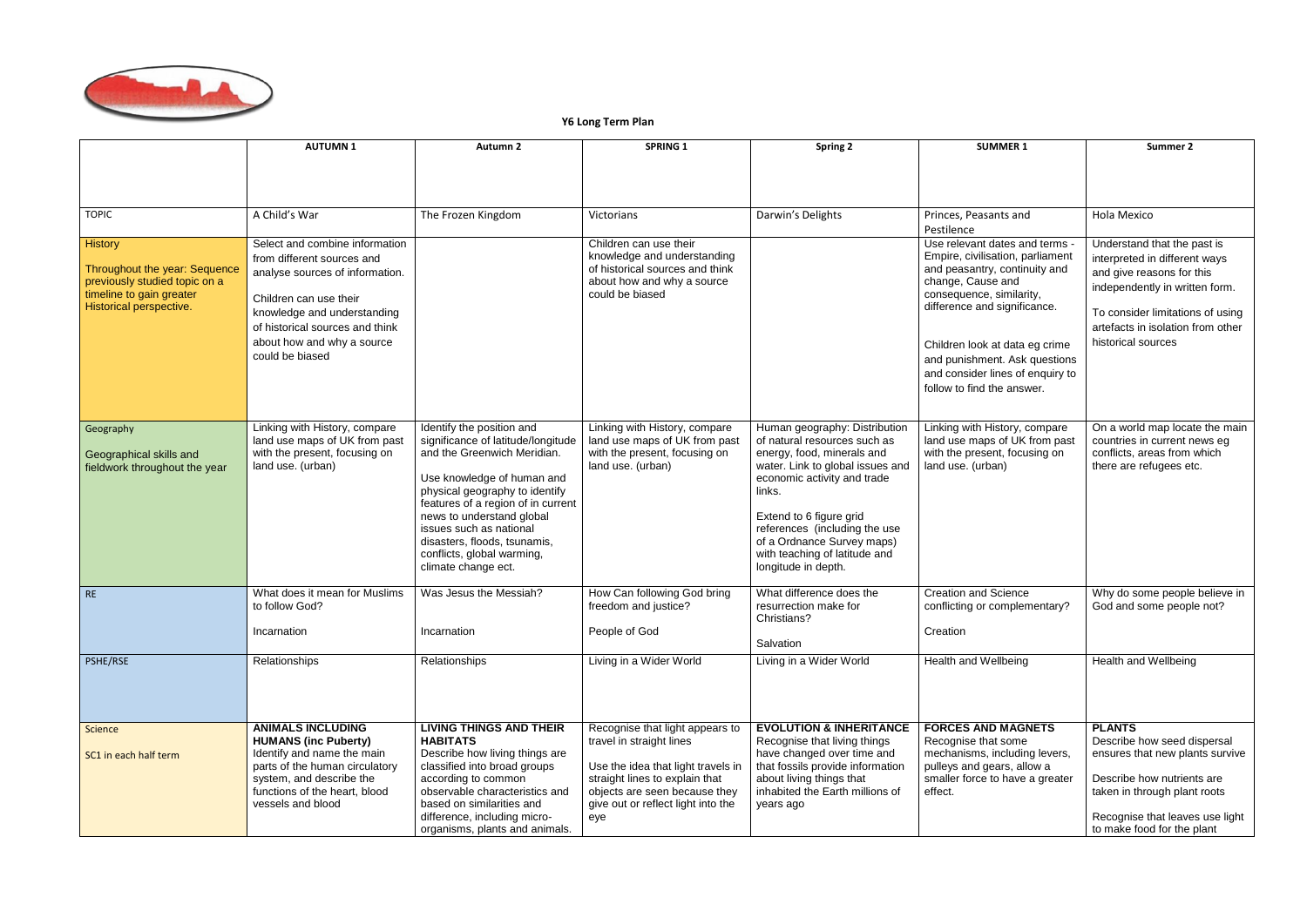|                                | Recognise the impact of diet,<br>exercise, drugs and lifestyle on<br>the way their bodies function<br>Describe the ways in which<br>nutrients and water are<br>transported within animals,<br>including humans.                                                                                                                                        | Give reasons for classifying<br>plants and animals based on<br>specific characteristics.                                                                                                                                                                                                                                       | Explain that we see things<br>because light travels from light<br>sources to our eyes or from<br>light sources to objects and<br>then to our eyes<br>Use the idea that light travels in<br>straight lines to explain why<br>shadows have the same shape<br>as the objects that cast them. | Recognise that living things<br>produce offspring of the same<br>kind, but normally offspring vary<br>and are not identical to their<br>parents<br>Identify how animals and plants<br>are adapted to suit their<br>environment in different ways<br>and that adaptation may lead to<br>evolution. |                                                                                                                                                                                      | Find out and describe how keys<br>are a way of identifying different<br>living things, including plants |
|--------------------------------|--------------------------------------------------------------------------------------------------------------------------------------------------------------------------------------------------------------------------------------------------------------------------------------------------------------------------------------------------------|--------------------------------------------------------------------------------------------------------------------------------------------------------------------------------------------------------------------------------------------------------------------------------------------------------------------------------|-------------------------------------------------------------------------------------------------------------------------------------------------------------------------------------------------------------------------------------------------------------------------------------------|---------------------------------------------------------------------------------------------------------------------------------------------------------------------------------------------------------------------------------------------------------------------------------------------------|--------------------------------------------------------------------------------------------------------------------------------------------------------------------------------------|---------------------------------------------------------------------------------------------------------|
| Art and design                 | Use sketch book to experiment,<br>collect, revisit and refine ideas<br>Use knowledge gained through                                                                                                                                                                                                                                                    | Use sketch book to experiment,<br>collect, revisit and refine ideas                                                                                                                                                                                                                                                            | Use sketch book to experiment,<br>collect, revisit and refine ideas                                                                                                                                                                                                                       | Use sketch book to experiment,<br>collect, revisit and refine ideas                                                                                                                                                                                                                               | Use sketch book to experiment,<br>collect, revisit and refine ideas                                                                                                                  | Use sketch book to experiment,<br>collect, revisit and refine ideas                                     |
|                                | experimentation and research<br>to produce finished art and<br>products                                                                                                                                                                                                                                                                                | Use knowledge gained through<br>experimentation and research<br>to produce finished art and<br>products                                                                                                                                                                                                                        | Use knowledge gained through<br>experimentation and research<br>to produce finished art and<br>products                                                                                                                                                                                   | Use knowledge gained through<br>experimentation and research<br>to produce finished art and<br>products                                                                                                                                                                                           | Use knowledge gained through<br>experimentation and research<br>to produce finished art and<br>products                                                                              | Use knowledge gained through<br>experimentation and research<br>to produce finished art and<br>products |
|                                |                                                                                                                                                                                                                                                                                                                                                        | Develop personal style through<br>adaption and experimentation<br>of styles                                                                                                                                                                                                                                                    | Collage/mixed media<br>Use paint and collage to create<br>an image                                                                                                                                                                                                                        | Lines, marks, tone, form,<br>texture<br>Use a range of media to convey<br>the effect of different light                                                                                                                                                                                           |                                                                                                                                                                                      | Digital media<br>Record and collate images and<br>use knowledge of tools to<br>combine and manipulate   |
|                                |                                                                                                                                                                                                                                                                                                                                                        | Make choices about brushes<br>and application techniques to<br>create work that expresses<br>ideas and emotions.<br>Colour                                                                                                                                                                                                     | Extend work using collage<br>elements - experimenting and<br>developing by arranging and re-<br>arranging                                                                                                                                                                                 | sources on objects and people<br>Use knowledge of techniques to<br>interpret the texture of a surface                                                                                                                                                                                             |                                                                                                                                                                                      | elements.<br>Use knowledge of layers to<br>create images                                                |
|                                |                                                                                                                                                                                                                                                                                                                                                        | Use knowledge of colour to<br>work with complementary and<br>contrasting colours in art and<br>design                                                                                                                                                                                                                          | Use knowledge of decoupage<br>(from designers) to add collage<br>elements to an object or<br>product (precision cutting)                                                                                                                                                                  | <b>Perspective and Composition</b><br>Use simple perspective using a<br>single point and horizon                                                                                                                                                                                                  |                                                                                                                                                                                      |                                                                                                         |
|                                |                                                                                                                                                                                                                                                                                                                                                        | Use changes in shade and tone<br>to convey texture and light                                                                                                                                                                                                                                                                   |                                                                                                                                                                                                                                                                                           |                                                                                                                                                                                                                                                                                                   |                                                                                                                                                                                      |                                                                                                         |
| French                         | All around town                                                                                                                                                                                                                                                                                                                                        | Let's visit a French Town (Y6)                                                                                                                                                                                                                                                                                                 | <b>Going Shopping</b>                                                                                                                                                                                                                                                                     | Let's Go Shopping (Y6)                                                                                                                                                                                                                                                                            | This is France (Y6)                                                                                                                                                                  | All in a Day (Y6)                                                                                       |
| Design Technology              | Frame structures:<br>Anderson shelters                                                                                                                                                                                                                                                                                                                 | Design:<br>Invention for the environment                                                                                                                                                                                                                                                                                       | Circuits, switches, bulbs:<br>Victorian house/street lamps                                                                                                                                                                                                                                |                                                                                                                                                                                                                                                                                                   | Pulleys and gears:<br>A moving vehicle                                                                                                                                               |                                                                                                         |
| In all: design, make, evaluate | Produce detailed lists of tools, equipment<br>and materials. Formulate step-by-step<br>plans and, if appropriate, allocate tasks<br>within a team.<br>• Select from and use a range of tools and<br>equipment to make products that that are<br>accurately assembled and well finished.<br>Work within the constraints of time,<br>resources and cost. | Generate and develop innovative ideas and<br>share and clarify these through discussion.<br>• Communicate ideas through annotated<br>sketches, pictorial representations of<br>electrical circuits or circuit diagrams.<br>Investigate famous inventors who<br>developed ground-breaking electrical<br>systems and components. | Understanding of the essential<br>characteristics of a series circuit and<br>experience of creating a battery-powered,<br>functional, electrical product<br>Investigate famous manufacturing and<br>engineering companies relevant to the<br>project.                                     |                                                                                                                                                                                                                                                                                                   | Understand how gears and pulleys can be<br>used to speed up, slow down or change the<br>direction of movement.<br>Compare the final product to the original<br>design specification. |                                                                                                         |
|                                | Develop a simple design specification to<br>guide their thinking.<br>• Develop and communicate ideas through<br>discussion, annotated drawings, exploded<br>drawings and drawings from different<br>views.                                                                                                                                             | Generate innovative ideas by carrying out<br>research using surveys, interviews,<br>questionnaires and web-based resources                                                                                                                                                                                                     | Investigate famous inventors who<br>developed ground-breaking electrical<br>systems and components.                                                                                                                                                                                       |                                                                                                                                                                                                                                                                                                   |                                                                                                                                                                                      |                                                                                                         |
|                                | Experience of cutting and joining<br>techniques with a range of materials<br>including card, plastic and wood.<br>• An understanding of how to strengthen<br>and stiffen structures.                                                                                                                                                                   |                                                                                                                                                                                                                                                                                                                                |                                                                                                                                                                                                                                                                                           |                                                                                                                                                                                                                                                                                                   |                                                                                                                                                                                      |                                                                                                         |